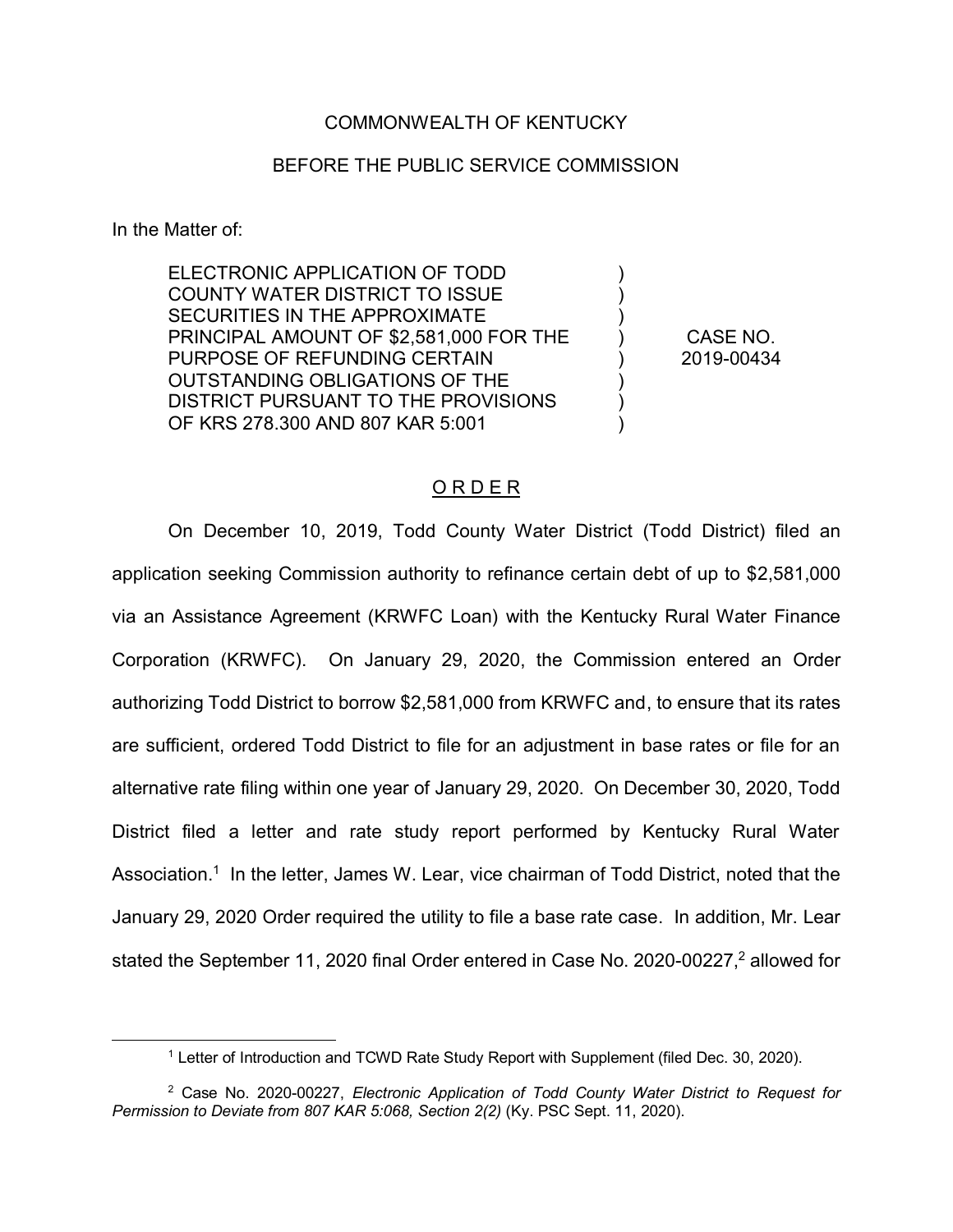a deviation from 807 KAR 5:068, Section 8, so that an adjustment in rates due to the purchased water expense could be carried out in the base rate case to be filed prior to January 29, 2021. Mr. Lear concluded that analysis from a rate study report indicates that a rate adjustment "does not appear necessary."

Todd District is represented by counsel in this case and should have filed a formal motion for leave to deviate from the January 29, 2020 Order. Going forward, a request to deviate from an order expressed in a letter to the Executive Director will not be considered by the Commission. The Commission, however, acknowledges the administrative efficiency of proceeding with this matter to provide procedural guidance. The Commission's goal is to assist Todd District, and other water utilities, to create better business practices and policies. The water utilities that present sustained, high unaccounted-for water loss amounts or that have not undergone a review of their finances for rate sufficiency within a base rate adjustment case for an extended period are vulnerable to poor financial decisions such as using their depreciation funds to operate from or failing to maintain their systems properly. Todd District was able to present a reasonable report to the Commission to show that its rates are sufficient at this time. That report was credible and well supported by its financial records.

The Commission ordered Todd District to file for an adjustment in base rates or an alternative rate filing because of the findings in the January 29, 2020 Order that Todd District had not been in for a base rate increase since 2003 and its unaccounted-for water loss consistently exceeded the 15 percent unaccounted-for water loss threshold disallowed for ratemaking purposes pursuant to 807 KAR 5:066 Section 6(3). While the rate study report filed by Todd District on December 30, 2020, shows that the district has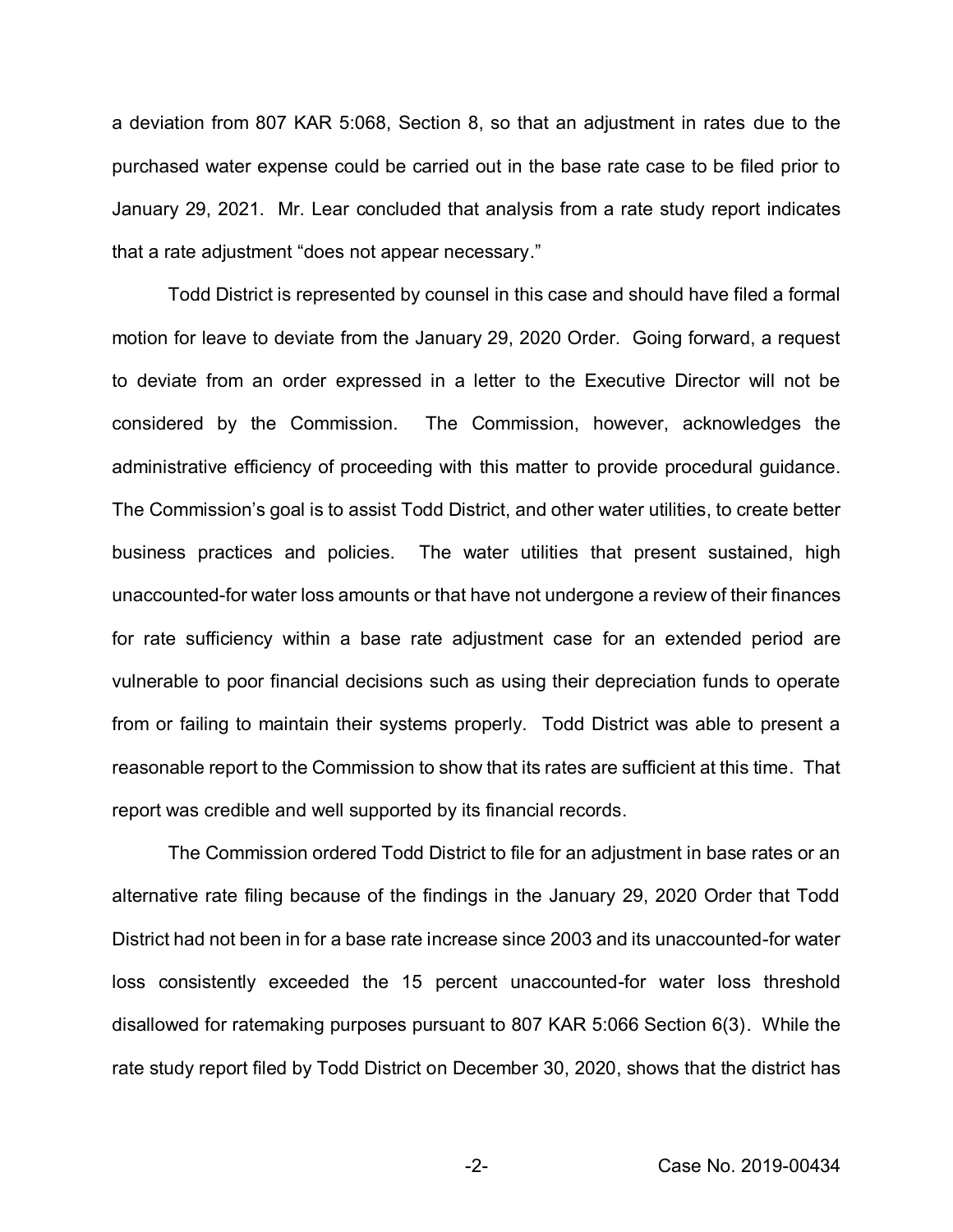sufficient revenues from rates, it does not address the issue of water loss. Todd District, however, appears to be making progress towards reducing its water loss. Todd District's water loss increased from 14.61 percent in 2003 to 28.71 percent in 2015. Since 2015, however, it has not been over 28 percent.<sup>3</sup>

The Commission has reviewed the rate study and finds that Todd District has provided sufficient evidence that it does not need a rate case at this time. Todd District has filed all of the documentation that would normally be filed into the record to meet the minimum filing requirements for an alternative rate filing. The rate study report shows several of, if not all, the pro forma adjustments were made to Todd District's revenues and expenses that Commission Staff would have made had it prepared a Staff Report in a formal proceeding.<sup>4</sup> In addition to the findings of the rate study, a review of Todd District's most recently filed annual report and 2019 audit<sup>5</sup> shows that Todd District has built up significant cash reserves both in short term investments and in restricted cash to meet its bond covenants. Todd District's financials appear to be in order, and its unaccounted-for water loss has only exceeded 15 percent for one out of the last three years.

 <sup>3</sup> Water loss percentages reported by Todd County Water District in 2016-2019 Annual Reports filed with the Public Service Commission: 2016-27.37%; 2017- 11.76%; 2018- 22.07%; 2019 - 11.16%.

<sup>4</sup> Without a thorough review of Todd District's general ledger and other financial records, the Commission cannot make a wholesale determination whether additional material adjustments would be necessary.

<sup>5</sup> *Annual Report of Todd County Water District to the Public Service Commission for the Calendar Year Ended December 31, 2019* ("Annual Report") at 16 and 66.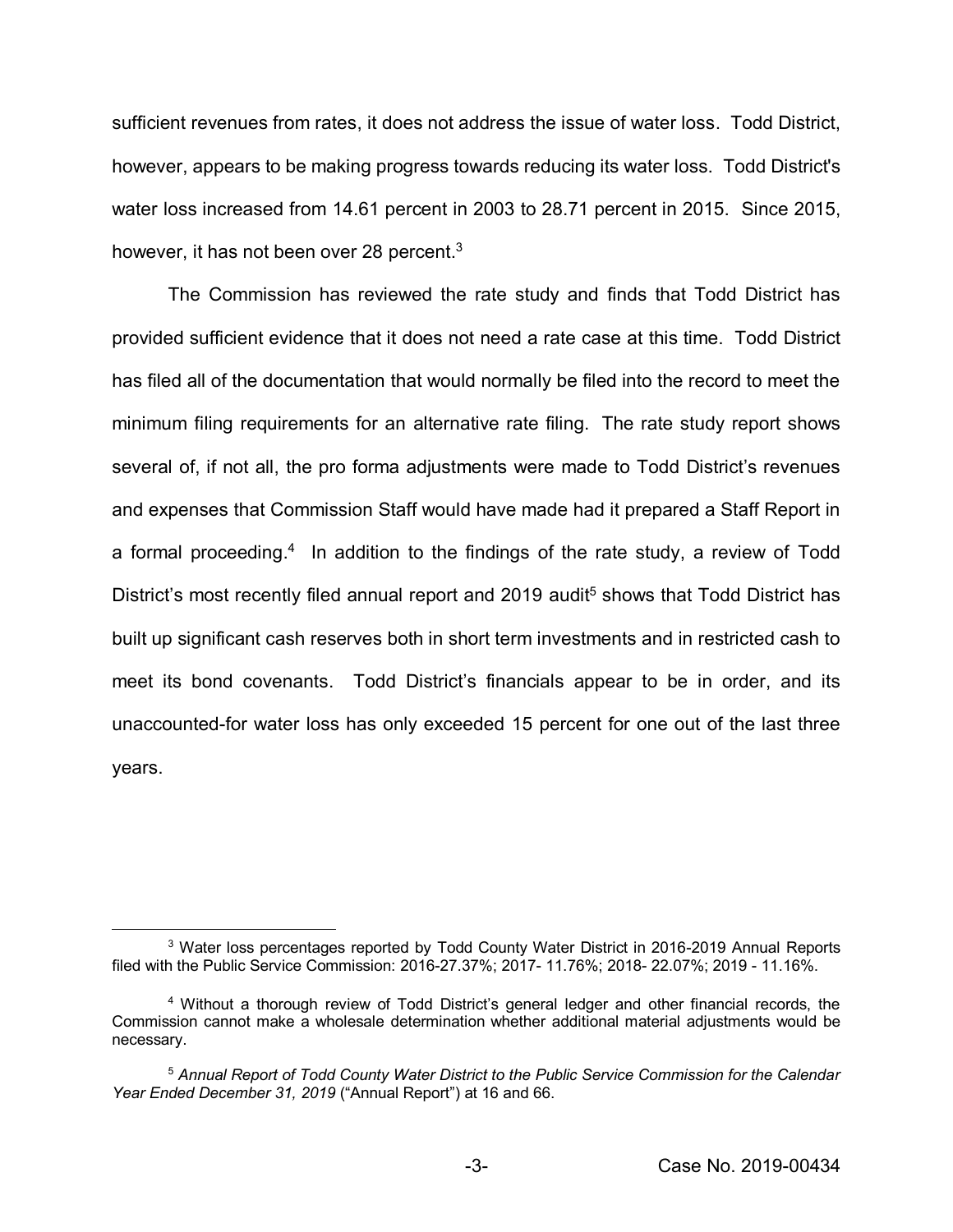The September 11, 2020 final Order entered in Case No. 2020-00227<sup>6</sup> allowed for a deviation from 807 KAR 5:068, Section 8, so that an adjustment in rates due to the purchased water expense could be carried out in the base rate case to be filed prior to January 29, 2021. However, evidence provided in the rate study reveals that if the Commission were to now order a decrease in rates, it would place financial strain on Todd County. Based upon the rate study, Todd District's sound financials have provided sufficient evidence to outweigh the Commission's concern regarding the time that has expired since its last rate case. Therefore, the Commission finds the rate study report filed by Todd District is sufficient in this case to comply with the Commission's January 29, 2020 Order and the Commission's September 11, 2020 Order in Case No. 2020- 00227.<sup>7</sup> The Commission notes that any subsequent modification in rates from Todd District's wholesale supplier after the date of this Order should be passed through pursuant to the purchased water adjustment procedure outlined in 807 KAR 5:068.

After consideration of the evidence of record and being sufficiently advised, the Commission finds that:

1. The rate study report performed by Kentucky Rural Water Association and filed on December 30, 2020, is sufficient to comply with the requirement that Todd District file an adjustment in base rates or an alternative rate filing prior to January 29, 2021.

2. The rate study report performed by Kentucky Rural Water Association and filed on December 30, 2020, is sufficient to comply with the requirement that Todd District file an adjustment in base rates or an alternative rate filing prior to January 29, 2021, for

 <sup>6</sup> Case No. 2020-00227, *Electronic Application of Todd County Water District to Request for Permission to Deviate from 807 KAR 5:068, Section 2(2)* (Ky. PSC Sept.11, 2020).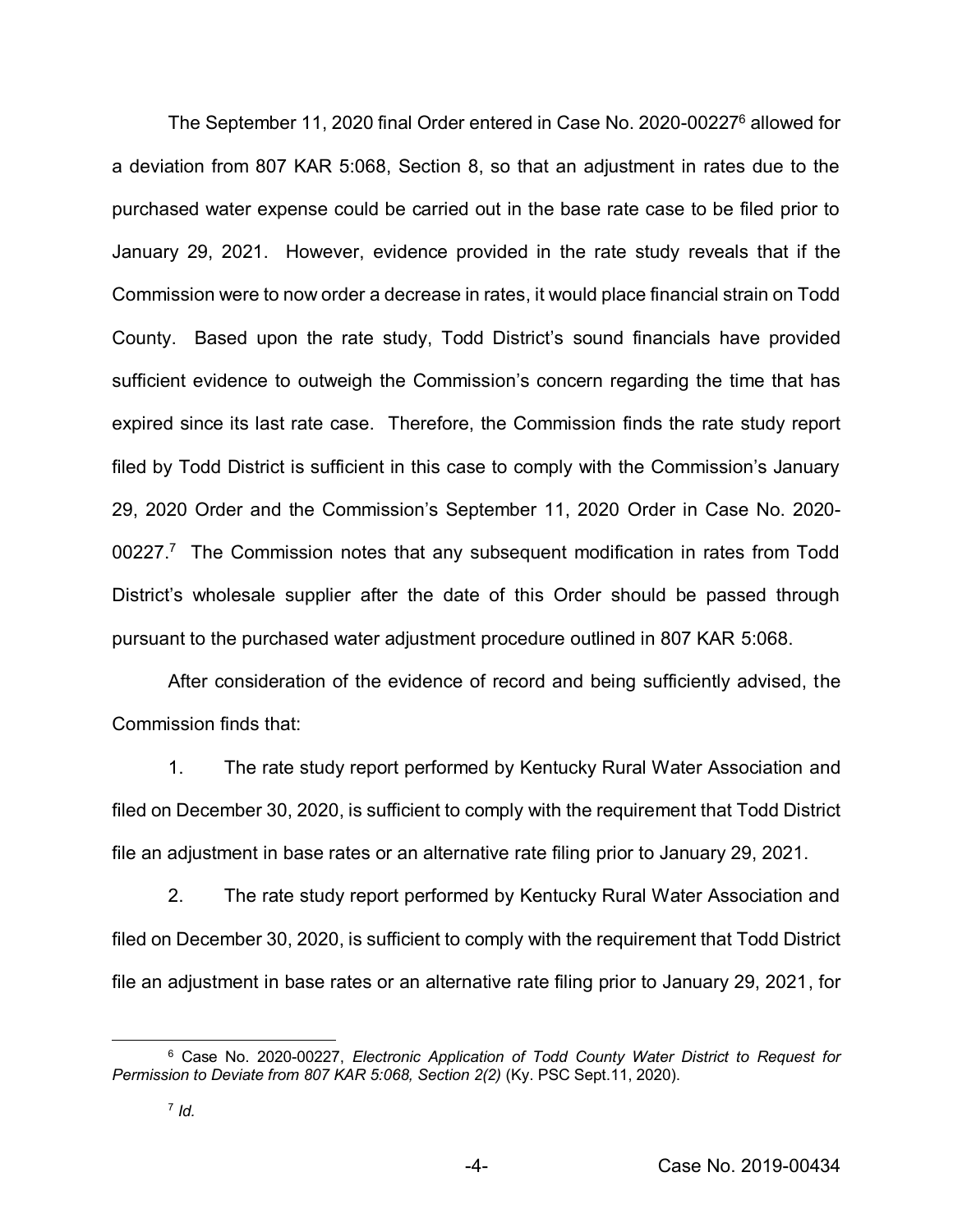the deviation granted in Case No. 2020-00227; therefore, the time for the deviation granted should expire.

IT IS THEREFORE ORDERED that:

1. Todd District has complied with the requirement that it file an adjustment in base rates or an alternative rate filing prior to January 29, 2021, and therefore shall not file for a rate case proceeding pursuant to the Commission's previous Order in this case.

2. The deviation granted in Case No. 2020-00227 has expired and Todd County shall file for any further deviations pursuant to the normal filing procedures to petition for a new deviation.

3. This case is closed and removed from the Commission's docket.

## [REMAINDER OF PAGE INTENTIONALLY LEFT BLANK]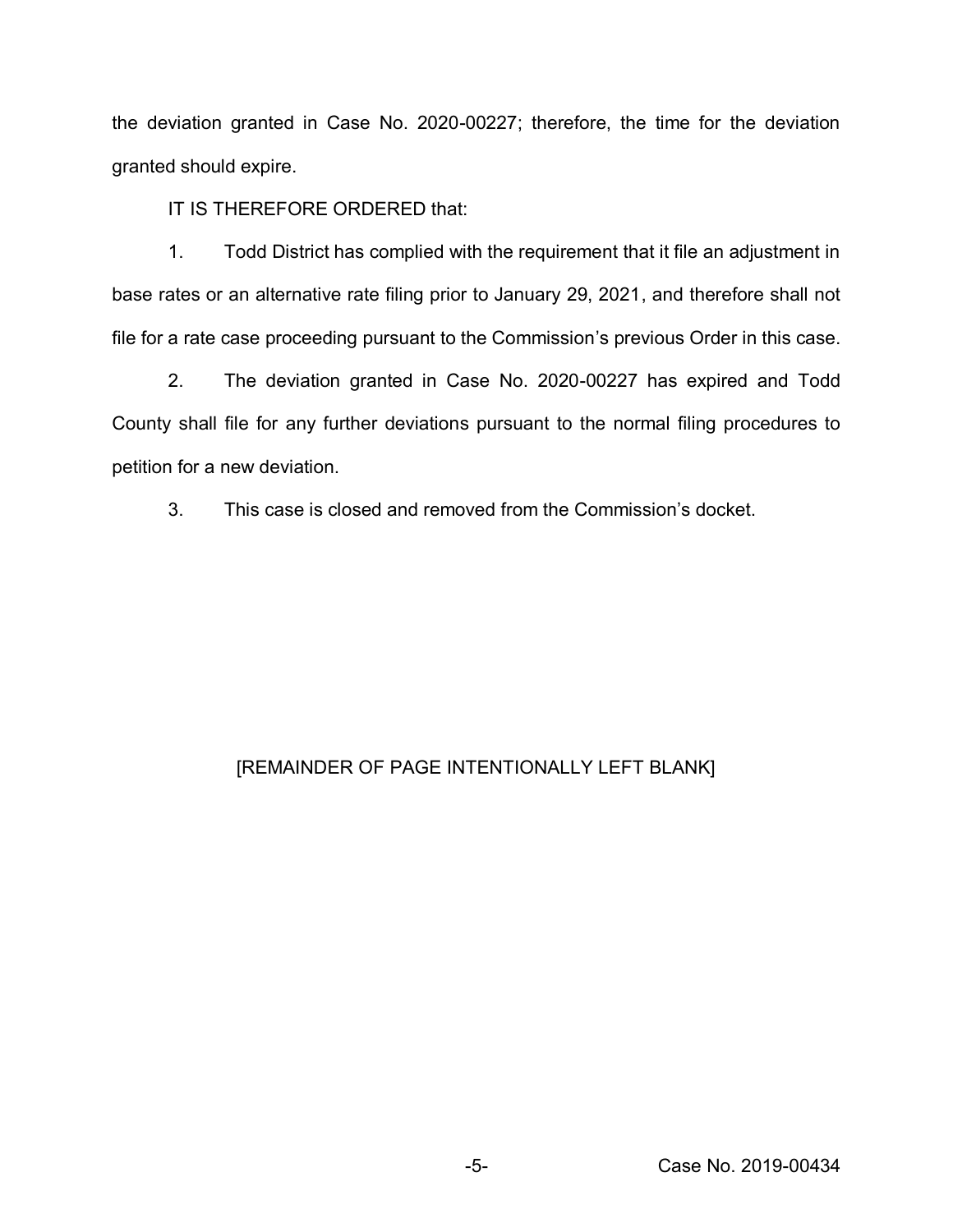By the Commission



ATTEST:

 $\frac{1}{\beta}$  hedeself

Executive Director

Case No. 2019-00434